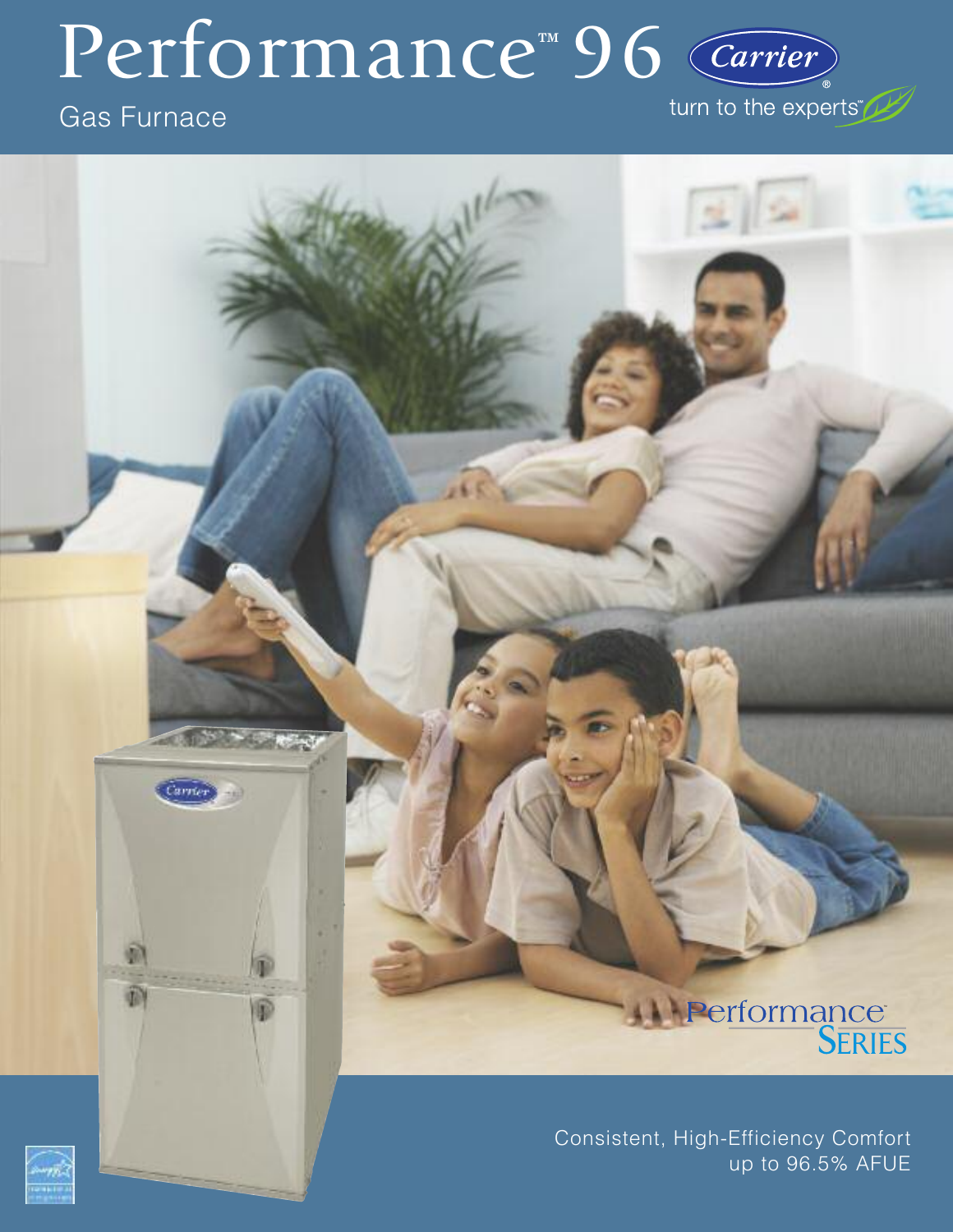# Innovation and the Environment

Over 100 years ago, a humble but determined engineer solved one of mankind's most elusive challenges by controlling the indoor environment. A



leading engineer of his day, Dr. Willis Carrier would file more than 80 patents over the course of his

comfort career. His genius would enable incredible advancements in health care, manufacturing processes, food preservation, art and historical conservation, indoor comfort and much more.

Carrier's foresight changed the world forever and paved the way for over a century of once-impossible innovations. Yet in addition to being an accomplished inventor, he was also an avid outdoorsman. Carrier recognized the power and beauty of the natural environment. This appreciation of our world and its resources continues to guide Carrier Corporation today. We will never rest on our accomplishments, but instead consistently look for ways to improve our products, our environment and our world.

The Performance™ 96 gas furnace continues the Carrier® story with moneysaving efficiency you and your family will enjoy all winter long.



# Leaders in **Technology**





### What Efficiency Means to You

Furnaces use gas to provide warm, comfortable heat for your home. You can compare efficiencies of different furnace models by checking the AFUE (Annual Fuel Utilization Efficiency) ratings, available through your Carrier dealer or manufacturer web sites. Using these ratings is a lot like miles per gallon for your car – the higher the number, the more efficient the product and the greater potential for savings. Actual furnace performance will vary depending on your home, comfort preferences and more.

The Performance 96 gas furnace achieves up to 96.5% AFUE, converting up to 96.5 cents of every dollar spent on gas into heated air for your home. Standard furnaces can waste up to 20 cents or more per dollar.





As an ENERGY STAR® partner, Carrier Corporation has determined that the Performance 96 gas furnace meets ENERGY STAR guidelines for energy efficiency.

Proper sizing and installation of equipment is critical to achieve optimal performance. Ask your dealer for details or visit www.energystar.gov.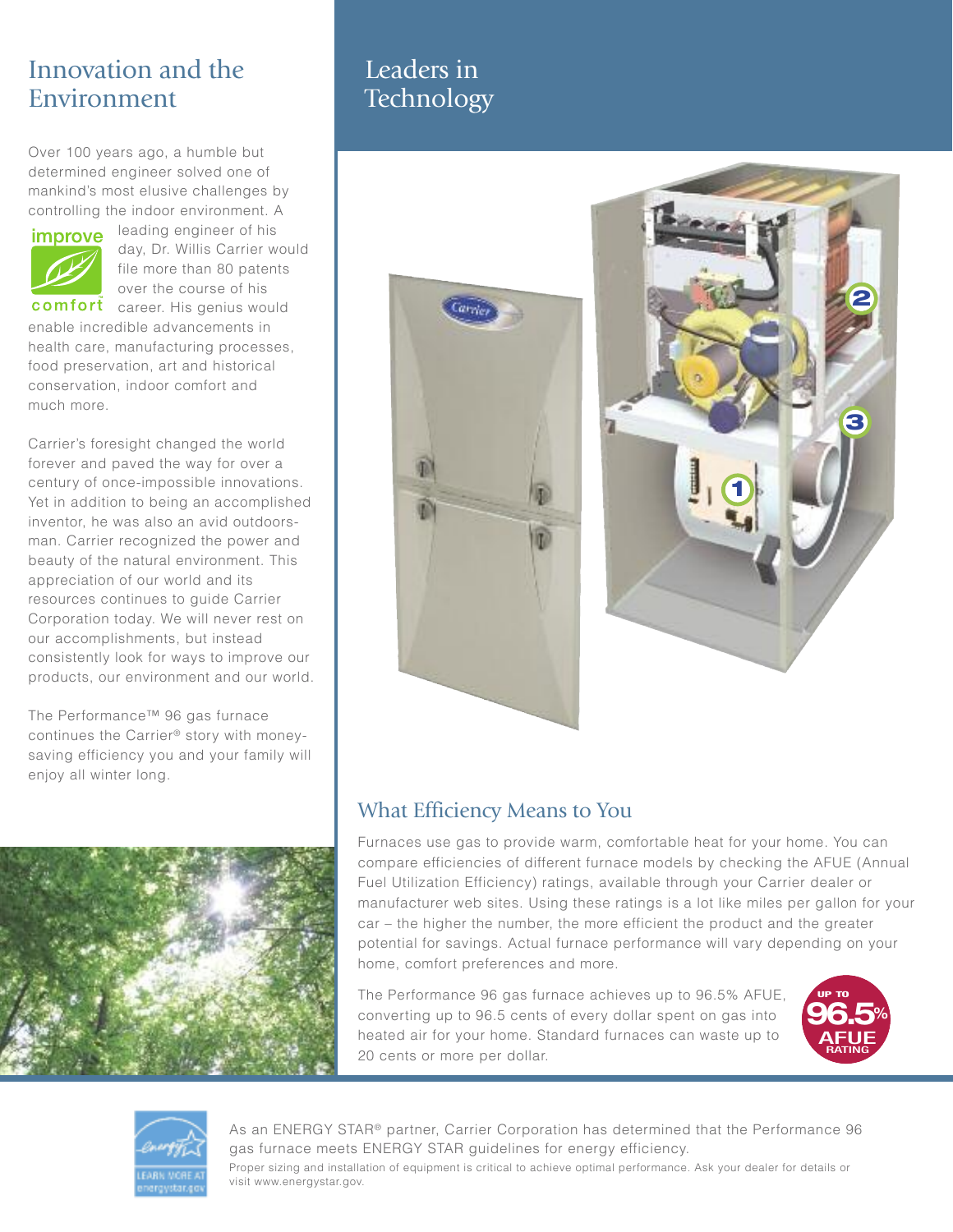

**2**

### Responsive Comfort Control **1** Quiet Operation

Our furnace control board allows the system to connect with a Performance™ series Edge® programmable thermostat for responsive operation and our SmartEvap™ technolgy moisture control function. To help customize your comfort, the ComfortFan™ technology function allows you to select furnace fan speeds from the thermostat on the wall in your home.



Our Performance ECM™ blower provides airflow optimized for your home's needs to help keep operational sound to a minimum. Add a sealed combustion system and insulated cabinet and you will enjoy the comfort of quiet operation.

#### Optimized Gas Efficiency

Heat exchangers are vital to your comfort and the efficiency of your furnace because they extract heat from the gas used. The Performance 96 uses two heat exchangers to optimize efficiency. Our primary heat exchanger does most of the work. Then, our secondary heat exchanger pulls additional heating energy from operation to maximize efficiency and provide soothing comfort.

## It's About Your Comfort

The Carrier® Performance 96 gas furnace represents years of design, development and testing with one goal in mind – making you more comfortable. We have taken the lead in creating new technologies that deliver the comfort and efficiency you deserve while staying ahead of industry trends and global initiatives.

The Carrier HYBRID HEAT® dual fuel system delivers peace of mind to homeowners concerned about the unpredictable nature of utility costs. This system pairs the Performance 96 gas furnace with an electric heat pump and Edge programmable thermostat to provide comfort, economy and flexibility. Your Carrier HYBRID HEAT dual fuel system will automatically switch between electric and gas heating as needed to keep your home comfortable all winter long while optimizing the efficiencies of each fuel source.





#### Limited Warranty

To the original owner, the Carrier Performance 96 gas furnace is covered by a 10-year parts and lifetime heat exchanger limited warranty upon timely registration. The limited warranty period is five years for parts and twenty years for the heat exchanger if not registered within 90 days of installation. Jurisdictions where warranty benefits cannot be conditioned on registration will receive the registered limited warranty periods. See warranty certificate at carrier.com for complete details and restrictions. Be sure to ask your Carrier dealer about optional labor warranties.